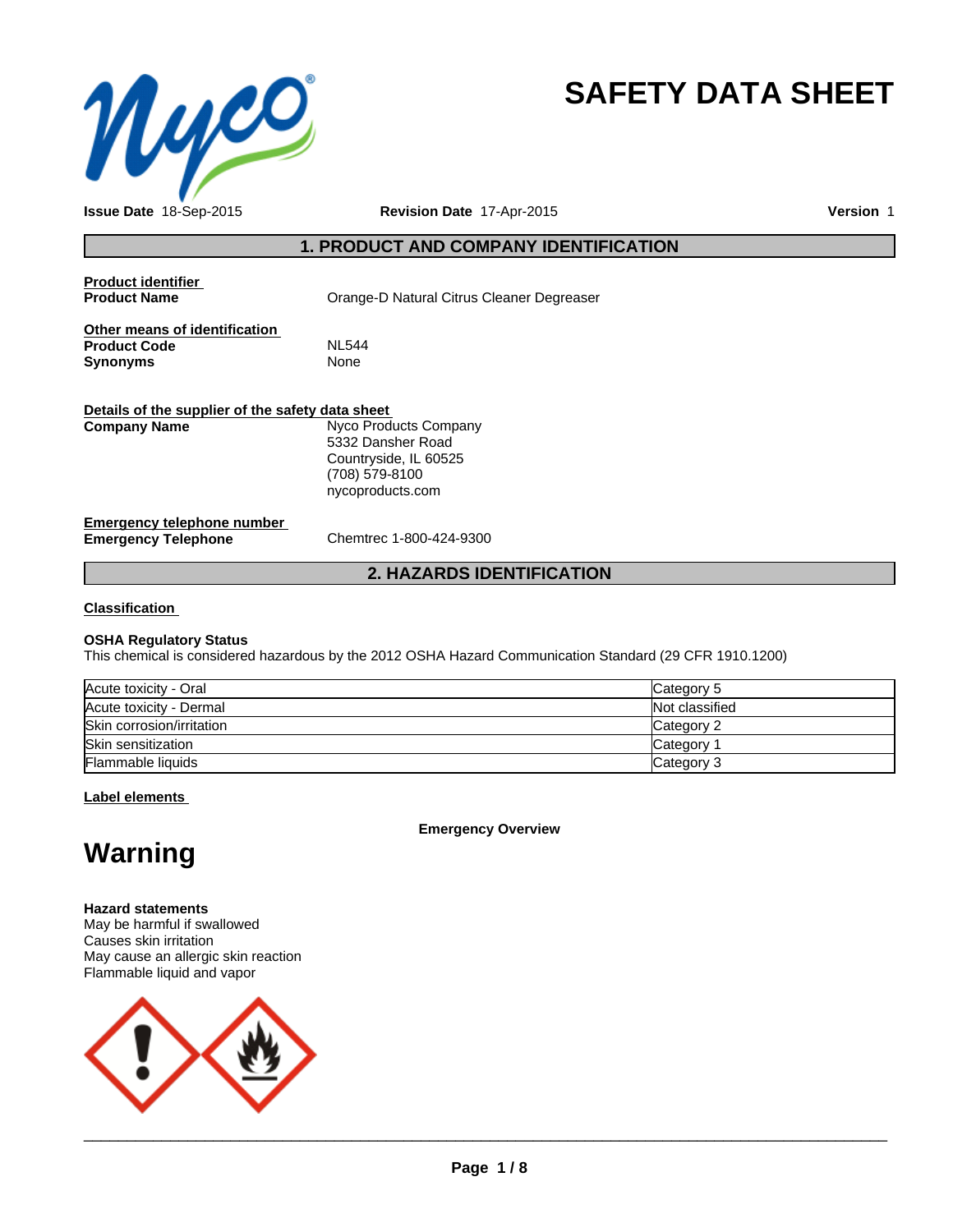### **Appearance** Clear Yellow **Physical state** Liquid **Odor** Citrus

 $\overline{\phantom{a}}$  ,  $\overline{\phantom{a}}$  ,  $\overline{\phantom{a}}$  ,  $\overline{\phantom{a}}$  ,  $\overline{\phantom{a}}$  ,  $\overline{\phantom{a}}$  ,  $\overline{\phantom{a}}$  ,  $\overline{\phantom{a}}$  ,  $\overline{\phantom{a}}$  ,  $\overline{\phantom{a}}$  ,  $\overline{\phantom{a}}$  ,  $\overline{\phantom{a}}$  ,  $\overline{\phantom{a}}$  ,  $\overline{\phantom{a}}$  ,  $\overline{\phantom{a}}$  ,  $\overline{\phantom{a}}$ 

#### **Precautionary Statements - Prevention**

Wash face, hands and any exposed skin thoroughly after handling Wear protective gloves/protective clothing/eye protection/face protection Avoid breathing dust/fume/gas/mist/vapors/spray Contaminated work clothing should not be allowed out of the workplace Keep away from heat/sparks/open flames/hot surfaces. — No smoking Keep container tightly closed Ground/bond container and receiving equipment Use explosion-proof electrical/ventilating/lighting/equipment. Use only non-sparking tools Take precautionary measures against static discharge

### **Precautionary Statements - Response**

Call a POISON CENTER or doctor/physician if you feel unwell Specific Treatment (See Section 4 on the SDS) If skin irritation or rash occurs: Get medical advice/attention IF ON SKIN (or hair): Remove/Take off immediately all contaminated clothing. Rinse skin with water/shower Wash contaminated clothing before reuse In case of fire: Use CO2, dry chemical, or foam for extinction

### **Precautionary Statements - Storage**

Store in a well-ventilated place. Keep cool

### **Precautionary Statements - Disposal**

Dispose of contents/container to an approved waste disposal plant

### **Hazards not otherwise classified (HNOC)**

### **Other Information**

• Very toxic to aquatic life with long lasting effects • Harmful to aquatic life Unknown Acute Toxicity 0% of the mixture consists of ingredient(s) of unknown toxicity

### **3. COMPOSITION/INFORMATION ON INGREDIENTS**

| Chemical Name          | CAS No.   | Weight-% | <b>Trade Secret</b> |
|------------------------|-----------|----------|---------------------|
| l erpenes<br>Orange    | 5989-27-5 | 60-100   |                     |
| Nonylphenol Ethoxylate | 9016-45-9 | ີ        |                     |

\*The exact percentage (concentration) of composition has been withheld as a trade secret.

### **4. FIRST AID MEASURES**

| <b>First aid measures</b> |                                                                                                                                                                                                                                                                                                                                                    |
|---------------------------|----------------------------------------------------------------------------------------------------------------------------------------------------------------------------------------------------------------------------------------------------------------------------------------------------------------------------------------------------|
| <b>General advice</b>     | Immediate medical attention is required. In case of accident or unwellness, seek medical<br>advice immediately (show directions for use or safety data sheet if possible). If symptoms<br>persist, call a physician.                                                                                                                               |
| <b>Skin Contact</b>       | Wash off immediately with plenty of water. Wash contaminated clothing before reuse. If skin<br>irritation persists, call a physician. Wash off immediately with soap and plenty of water.<br>Immediate medical attention is not required. Wash off immediately with soap and plenty of<br>water while removing all contaminated clothes and shoes. |
| Eye contact               | Rinse immediately with plenty of water, also under the eyelids, for at least 15 minutes. If<br>symptoms persist, call a physician. Immediately flush with plenty of water. After initial<br>flushing, remove any contact lenses and continue flushing for at least 15 minutes. Keep eye<br>wide open while rinsing.                                |
| <b>Inhalation</b>         | Remove to fresh air. If symptoms persist, call a physician. Immediate medical attention is                                                                                                                                                                                                                                                         |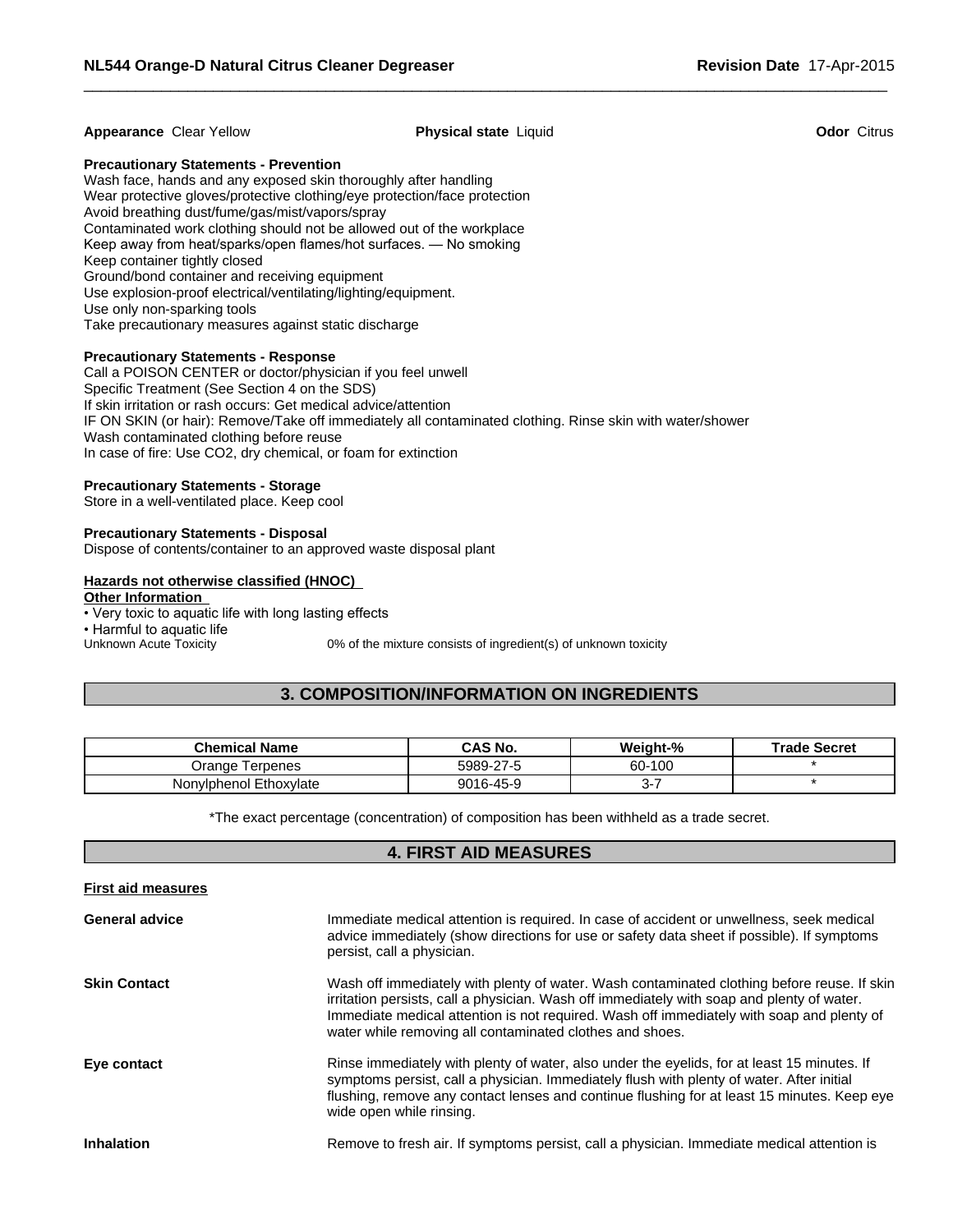|                                                             | <b>5. FIRE-FIGHTING MEASURES</b>                                                                                                                                                                                                                     |
|-------------------------------------------------------------|------------------------------------------------------------------------------------------------------------------------------------------------------------------------------------------------------------------------------------------------------|
| Note to physicians                                          | May cause sensitization of susceptible persons. Treat symptomatically.                                                                                                                                                                               |
|                                                             | Indication of any immediate medical attention and special treatment needed                                                                                                                                                                           |
| <b>Symptoms</b>                                             | Any additional important symptoms and effects are described in Section 11: Toxicology<br>Information.                                                                                                                                                |
| Most important symptoms and effects, both acute and delayed |                                                                                                                                                                                                                                                      |
| Self-protection of the first aider                          | Remove all sources of ignition. Use personal protective equipment as required.                                                                                                                                                                       |
| Ingestion                                                   | Do NOT induce vomiting. Drink plenty of water. Immediate medical attention is not required.<br>Rinse mouth. Clean mouth with water and drink afterwards plenty of water. Never give<br>anything by mouth to an unconscious person. Call a physician. |
|                                                             | not required. Move to fresh air in case of accidental inhalation of vapors. Move to fresh air<br>in case of accidental inhalation of vapors or decomposition products.                                                                               |
|                                                             |                                                                                                                                                                                                                                                      |

 $\overline{\phantom{a}}$  ,  $\overline{\phantom{a}}$  ,  $\overline{\phantom{a}}$  ,  $\overline{\phantom{a}}$  ,  $\overline{\phantom{a}}$  ,  $\overline{\phantom{a}}$  ,  $\overline{\phantom{a}}$  ,  $\overline{\phantom{a}}$  ,  $\overline{\phantom{a}}$  ,  $\overline{\phantom{a}}$  ,  $\overline{\phantom{a}}$  ,  $\overline{\phantom{a}}$  ,  $\overline{\phantom{a}}$  ,  $\overline{\phantom{a}}$  ,  $\overline{\phantom{a}}$  ,  $\overline{\phantom{a}}$ 

#### **Suitable extinguishing media**

Use. Dry chemical. Carbon dioxide (CO2). Water spray (fog). Alcohol resistant foam.

**Unsuitable extinguishing media** Caution: Use of water spray when fighting fire may be inefficient.

#### **Specific hazards arising from the chemical**

In the event of fire and/or explosion do not breathe fumes. May cause sensitization by inhalation and skin contact. Thermal decomposition can lead to release of irritating and toxic gases and vapors. Keep product and empty container away from heat and sources of ignition. Risk of ignition.

### **Explosion data**

**Sensitivity to Mechanical Impact** None. **Sensitivity to Static Discharge** None.

### **Protective equipment and precautions for firefighters**

As in any fire, wear self-contained breathing apparatus pressure-demand, MSHA/NIOSH (approved or equivalent) and full protective gear.

### **6. ACCIDENTAL RELEASE MEASURES**

**Personal precautions, protective equipment and emergency procedures** 

| <b>Personal precautions</b>                          | Remove all sources of ignition. Evacuate personnel to safe areas. Ensure adequate<br>ventilation, especially in confined areas. Use personal protective equipment as required.<br>Keep people away from and upwind of spill/leak. Pay attention to flashback. Take<br>precautionary measures against static discharges. |
|------------------------------------------------------|-------------------------------------------------------------------------------------------------------------------------------------------------------------------------------------------------------------------------------------------------------------------------------------------------------------------------|
| <b>Environmental precautions</b>                     |                                                                                                                                                                                                                                                                                                                         |
| <b>Environmental precautions</b>                     | Prevent further leakage or spillage if safe to do so. Prevent product from entering drains. Do<br>not flush into surface water or sanitary sewer system.                                                                                                                                                                |
| Methods and material for containment and cleaning up |                                                                                                                                                                                                                                                                                                                         |
| <b>Methods for containment</b>                       | Prevent further leakage or spillage if safe to do so.                                                                                                                                                                                                                                                                   |
| Methods for cleaning up                              | Pick up and transfer to properly labeled containers. Dam up. Soak up with inert absorbent<br>material (e.g. sand, silica gel, acid binder, universal binder, sawdust). Soak up with inert<br>absorbent material. Take precautionary measures against static discharges.                                                 |

### **7. HANDLING AND STORAGE**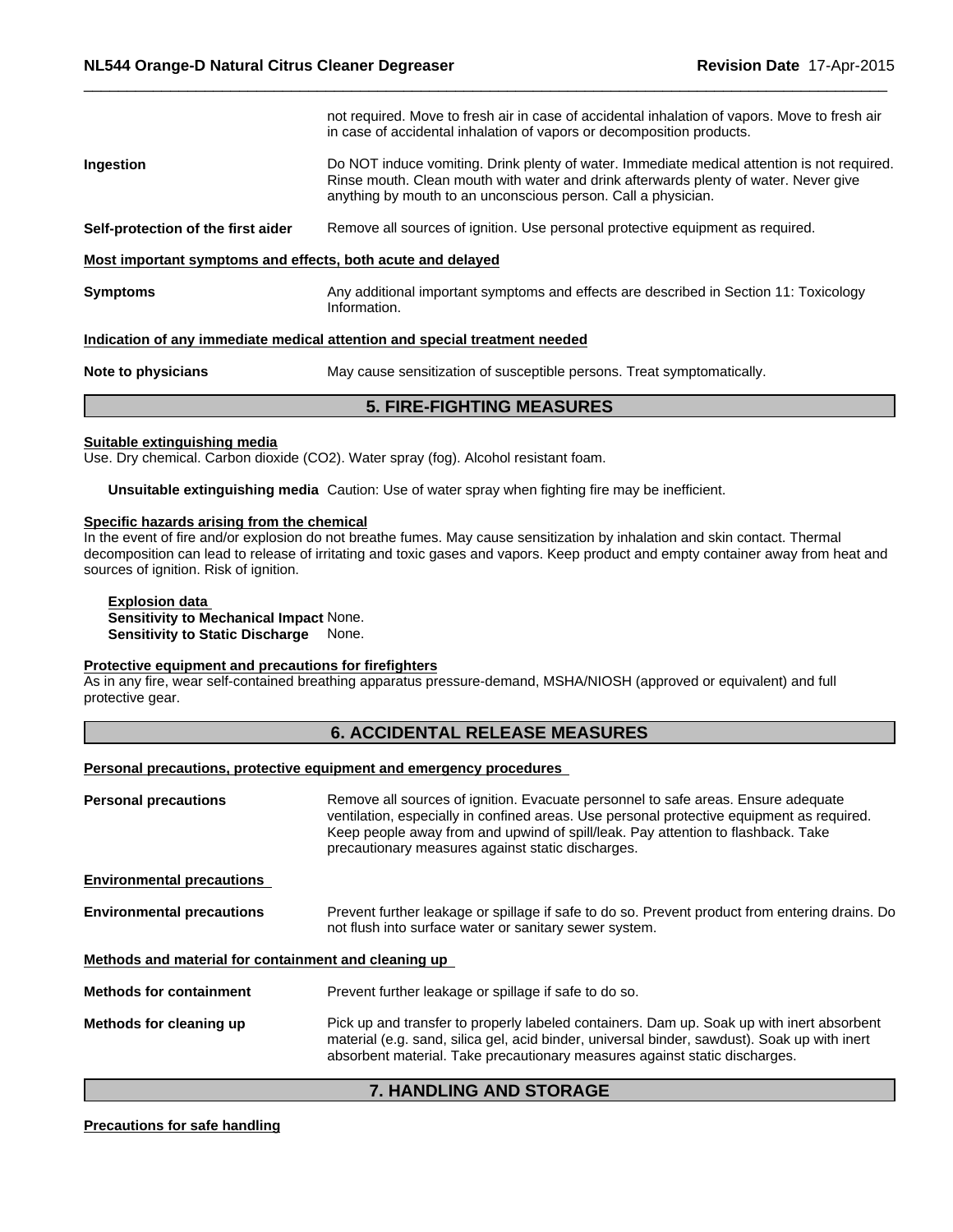| Advice on safe handling                                      | Ensure adequate ventilation, especially in confined areas. Keep away from heat, sparks,<br>flame and other sources of ignition (i.e., pilot lights, electric motors and static electricity).<br>Take precautionary measures against static discharges. Use spark-proof tools and<br>explosion-proof equipment. All equipment used when handling the product must be<br>grounded. Use with local exhaust ventilation. Use personal protective equipment as<br>required. Do not breathe dust/fume/gas/mist/vapors/spray. Keep away from<br>heat/sparks/open flames/hot surfaces. — No smoking. Take necessary action to avoid<br>static electricity discharge (which might cause ignition of organic vapors). |
|--------------------------------------------------------------|-------------------------------------------------------------------------------------------------------------------------------------------------------------------------------------------------------------------------------------------------------------------------------------------------------------------------------------------------------------------------------------------------------------------------------------------------------------------------------------------------------------------------------------------------------------------------------------------------------------------------------------------------------------------------------------------------------------|
| Conditions for safe storage, including any incompatibilities |                                                                                                                                                                                                                                                                                                                                                                                                                                                                                                                                                                                                                                                                                                             |
| <b>Storage Conditions</b>                                    | Keep tightly closed in a dry and cool place. Keep in properly labeled containers. Keep<br>containers tightly closed in a cool, well-ventilated place. Keep away from heat.                                                                                                                                                                                                                                                                                                                                                                                                                                                                                                                                  |
| Incompatible materials                                       | None known based on information supplied.                                                                                                                                                                                                                                                                                                                                                                                                                                                                                                                                                                                                                                                                   |

 $\overline{\phantom{a}}$  ,  $\overline{\phantom{a}}$  ,  $\overline{\phantom{a}}$  ,  $\overline{\phantom{a}}$  ,  $\overline{\phantom{a}}$  ,  $\overline{\phantom{a}}$  ,  $\overline{\phantom{a}}$  ,  $\overline{\phantom{a}}$  ,  $\overline{\phantom{a}}$  ,  $\overline{\phantom{a}}$  ,  $\overline{\phantom{a}}$  ,  $\overline{\phantom{a}}$  ,  $\overline{\phantom{a}}$  ,  $\overline{\phantom{a}}$  ,  $\overline{\phantom{a}}$  ,  $\overline{\phantom{a}}$ 

### **8. EXPOSURE CONTROLS/PERSONAL PROTECTION**

### **Control parameters**

### **Exposure Guidelines** .

| <b>Chemical Name</b>        | <b>ACGIH TLV</b> | <b>OSHA PEL</b>                       | <b>NIOSH IDLH</b>           |
|-----------------------------|------------------|---------------------------------------|-----------------------------|
| 2-(2-methoxypropoxy)propano | STEL: 150 ppm    | TWA: 100 ppm                          | IDLH: 600 ppm               |
| 34590-94-8                  | TWA: 100 ppm     | TWA: $600 \text{ mg/m}^3$             | TWA: 100 ppm                |
|                             | S*               | (vacated) TWA: 100 ppm                | TWA: 600 mg/m <sup>3</sup>  |
|                             |                  | (vacated) TWA: $600 \text{ mg/m}^3$   | STEL: 150 ppm               |
|                             |                  | (vacated) STEL: 150 ppm               | STEL: 900 mg/m <sup>3</sup> |
|                             |                  | (vacated) STEL: 900 mg/m <sup>3</sup> |                             |
|                             |                  | (vacated) S*                          |                             |
|                             |                  |                                       |                             |
|                             |                  |                                       |                             |

*NIOSH IDLH Immediately Dangerous to Life or Health*

**Other Information** Vacated limits revoked by the Court of Appeals decision in AFL-CIO v. OSHA, 965 F.2d 962 (11th Cir., 1992).

### **Appropriate engineering controls**

| <b>Engineering Controls</b>                                           | Showers, Eyewash stations & Ventilation systems.                                                                                                                                                                                                                                                                                 |  |  |
|-----------------------------------------------------------------------|----------------------------------------------------------------------------------------------------------------------------------------------------------------------------------------------------------------------------------------------------------------------------------------------------------------------------------|--|--|
| Individual protection measures, such as personal protective equipment |                                                                                                                                                                                                                                                                                                                                  |  |  |
| <b>Eye/face protection</b>                                            | Tight sealing safety goggles. Face protection shield.                                                                                                                                                                                                                                                                            |  |  |
| Skin and body protection                                              | Wear impervious protective clothing, including boots, gloves, lab coat, apron or coveralls,<br>as appropriate, to prevent skin contact.                                                                                                                                                                                          |  |  |
| <b>Respiratory protection</b>                                         | If exposure limits are exceeded or irritation is experienced, NIOSH/MSHA approved<br>respiratory protection should be worn. Positive-pressure supplied air respirators may be<br>required for high airborne contaminant concentrations. Respiratory protection must be<br>provided in accordance with current local regulations. |  |  |
| <b>General Hygiene</b>                                                | When using do not eat, drink or smoke. Regular cleaning of equipment, work area and<br>clothing is recommended.                                                                                                                                                                                                                  |  |  |
|                                                                       |                                                                                                                                                                                                                                                                                                                                  |  |  |

## **9. PHYSICAL AND CHEMICAL PROPERTIES**

### **Information on basic physical and chemical properties**

| <b>Physical state</b> | Liauid                   |  |
|-----------------------|--------------------------|--|
| Appearance            | Clear Yellow             |  |
| Color                 | Yellow                   |  |
| Odor                  | Citrus                   |  |
| <b>Odor threshold</b> | No Information available |  |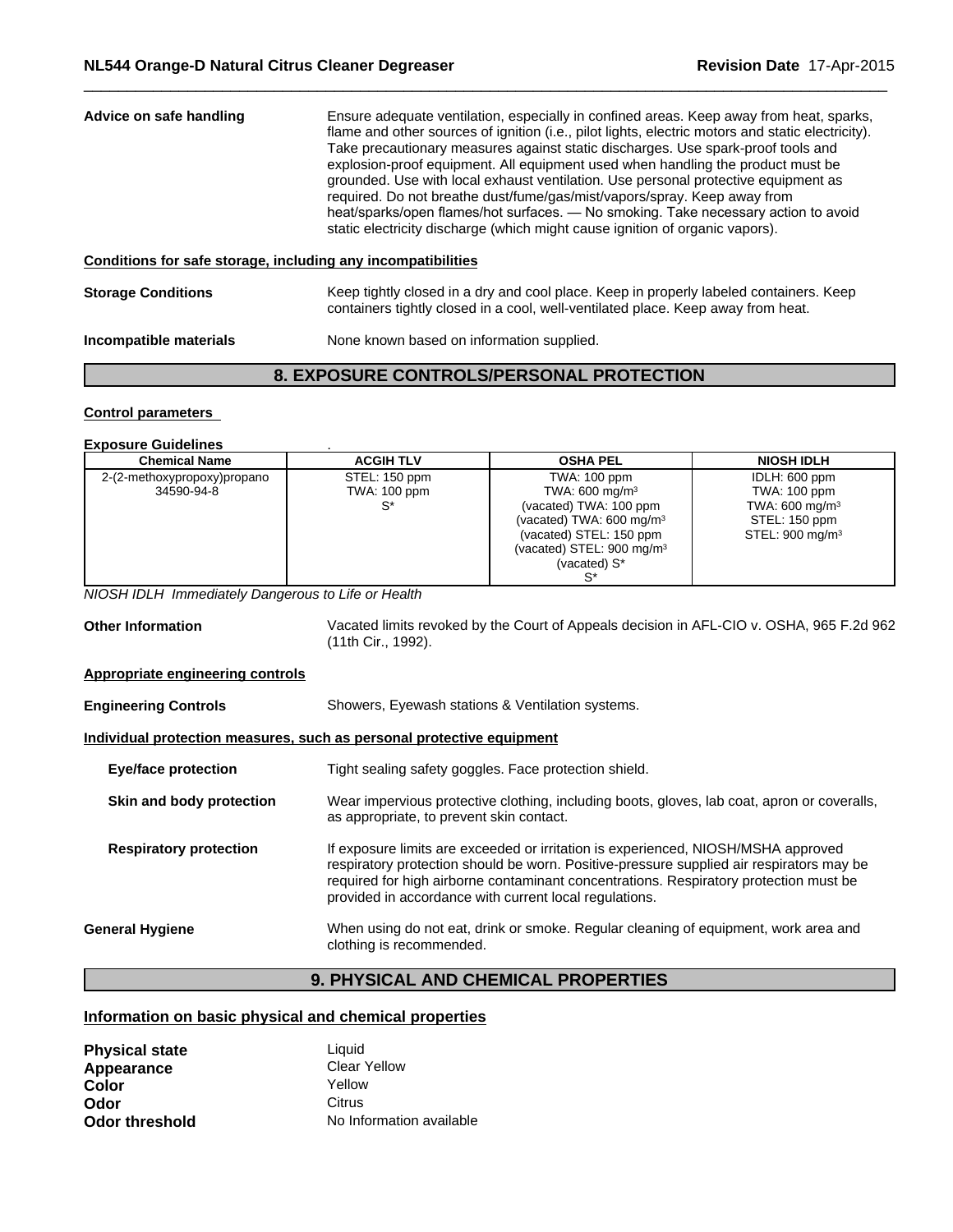| <b>Property</b>                     | Values                   | Remarks • Method |
|-------------------------------------|--------------------------|------------------|
| рH                                  | Not an Aqueous Solution  |                  |
| <b>Specific Gravity</b>             | 0.857                    |                  |
| <b>Viscosity</b>                    | $< 25$ cP @ 25 °C        |                  |
| <b>Melting point/freezing point</b> | No Information available |                  |
| <b>Flash point</b>                  | 49 °C 121 °F             |                  |
| Boiling point / boiling range       | est 340 °F               |                  |
| <b>Evaporation rate</b>             | No Information available |                  |
| Flammability (solid, gas)           | No data available        |                  |
| <b>Flammability Limits in Air</b>   |                          |                  |
| <b>Upper flammability limit:</b>    | No Information available |                  |
| Lower flammability limit:           | No Information available |                  |
| Vapor pressure                      | No Information available |                  |
| Vapor density                       | No Information available |                  |
| <b>Water solubility</b>             | <b>Emulsifies</b>        |                  |
| <b>Partition coefficient</b>        | No Information available |                  |
| <b>Autoignition temperature</b>     | No Information available |                  |
| <b>Decomposition temperature</b>    | No Information available |                  |
| <b>Other Information</b>            |                          |                  |
| <b>Density Lbs/Gal</b>              | 7.15                     |                  |
| <b>VOC Content (%)</b>              | 95                       |                  |

### **10. STABILITY AND REACTIVITY**

 $\overline{\phantom{a}}$  ,  $\overline{\phantom{a}}$  ,  $\overline{\phantom{a}}$  ,  $\overline{\phantom{a}}$  ,  $\overline{\phantom{a}}$  ,  $\overline{\phantom{a}}$  ,  $\overline{\phantom{a}}$  ,  $\overline{\phantom{a}}$  ,  $\overline{\phantom{a}}$  ,  $\overline{\phantom{a}}$  ,  $\overline{\phantom{a}}$  ,  $\overline{\phantom{a}}$  ,  $\overline{\phantom{a}}$  ,  $\overline{\phantom{a}}$  ,  $\overline{\phantom{a}}$  ,  $\overline{\phantom{a}}$ 

**Reactivity**  No data available

**Chemical stability** Stable under recommended storage conditions. **Possibility of Hazardous Reactions** None under normal processing. **Conditions to avoid** Heat, flames and sparks. **Incompatible materials** None known based on information supplied. **Hazardous Decomposition Products** None known based on information supplied.

### **11. TOXICOLOGICAL INFORMATION**

### **Information on likely routes of exposure**

| <b>Product Information</b> | Harmful by inhalation and in contact with eyes and skin.                                                                                                                                        |
|----------------------------|-------------------------------------------------------------------------------------------------------------------------------------------------------------------------------------------------|
| <b>Inhalation</b>          | Avoid breathing vapors or mists. May cause irritation of respiratory tract.                                                                                                                     |
| Eye contact                | Avoid contact with eyes. Contact with eyes may cause irritation.                                                                                                                                |
| <b>Skin Contact</b>        | Avoid contact with skin. Harmful in contact with skin. Repeated or prolonged skin contact<br>may cause allergic reactions with susceptible persons. May cause sensitization by skin<br>contact. |
| Ingestion                  | Harmful if swallowed. May cause gastro intestinal irritation. May cause stomach distress,<br>nausea, or vomiting.                                                                               |

| <b>Chemical Name</b>                | Oral LD50                                                                     | Dermal LD50         | <b>Inhalation LC50</b> |
|-------------------------------------|-------------------------------------------------------------------------------|---------------------|------------------------|
| Orange Terpenes<br>5989-27-5        | = 4400 mg/kg (Rat)                                                            | $>$ 5 g/kg (Rabbit) |                        |
| Nonylphenol Ethoxylate<br>9016-45-9 | = 2590 mg/kg ( Rat ) = 1310 mg/kg = 1780 µL/kg ( Rabbit ) = 2 mL/kg (<br>Rat) | Rabbit)             |                        |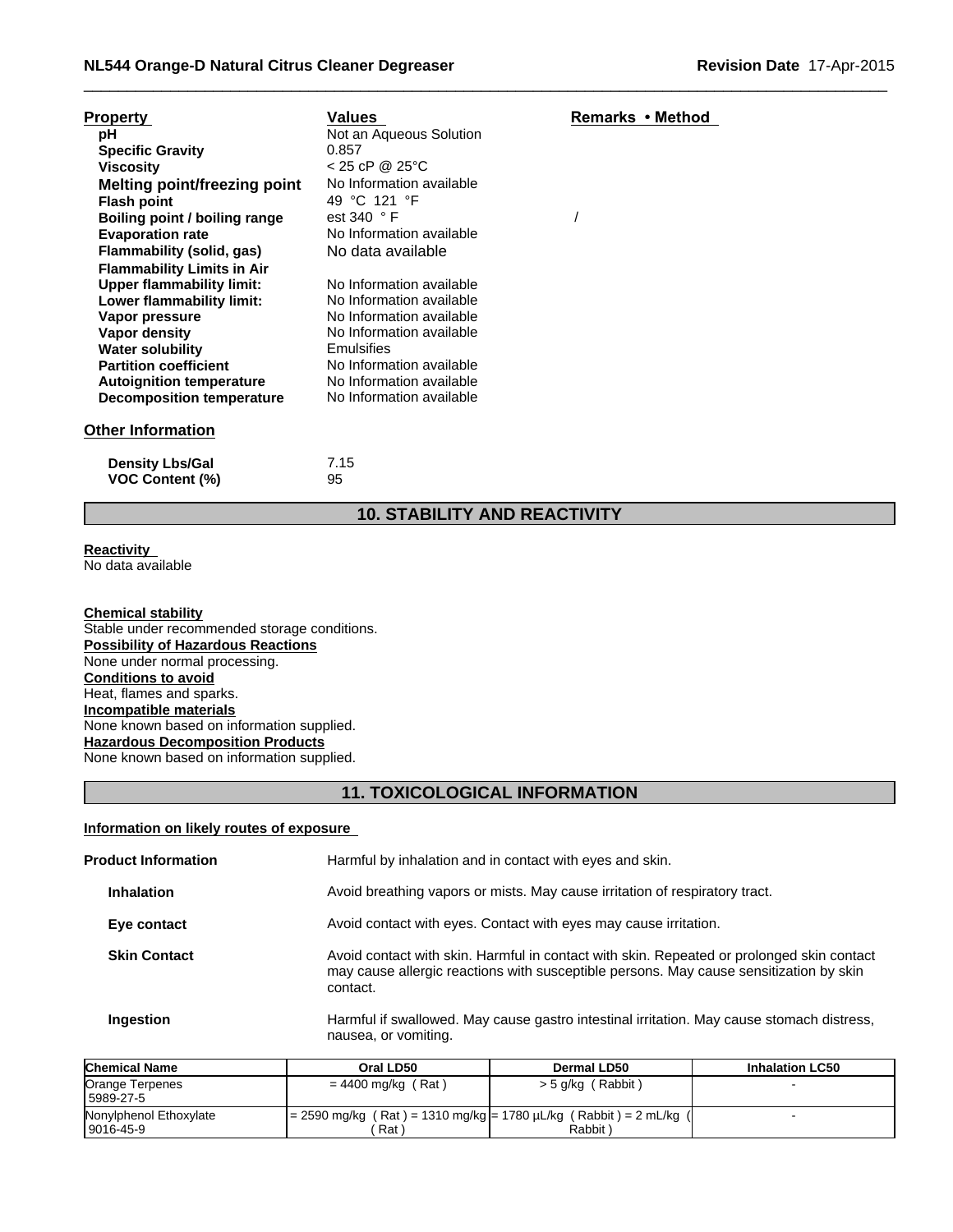| No Information available.<br><b>Symptoms</b><br>Delayed and immediate effects as well as chronic effects from short and long-term exposure<br>No Information available.<br><b>Sensitization</b><br>Germ cell mutagenicity<br>No Information available.<br>The table below indicates whether each agency has listed any ingredient as a carcinogen.<br>Carcinogenicity<br><b>Chemical Name</b><br><b>ACGIH</b><br><b>IARC</b><br><b>NTP</b><br>X<br>Orange Terpenes<br>Group 3<br>5989-27-5<br>IARC (International Agency for Research on Cancer)<br>Group 3 -Not classifiable as a human carcinogen<br>OSHA (Occupational Safety and Health Administration of the US Department of Labor)<br>X - Present<br><b>Reproductive toxicity</b><br>No Information available.<br>No Information available.<br><b>STOT - single exposure</b><br><b>STOT - repeated exposure</b><br>No Information available.<br>Repeated contact may cause allergic reactions in very susceptible persons. Avoid repeated<br><b>Chronic toxicity</b><br>exposure.<br>Central nervous system, EYES, Respiratory system.<br>Target organ effects<br>No Information available.<br><b>Aspiration hazard</b><br>Numerical measures of toxicity - Product Information<br>0% of the mixture consists of ingredient(s) of unknown toxicity<br><b>Unknown Acute Toxicity</b><br>The following values are calculated based on chapter 3.1 of the GHS document. | Information on toxicological effects |  |             |
|-----------------------------------------------------------------------------------------------------------------------------------------------------------------------------------------------------------------------------------------------------------------------------------------------------------------------------------------------------------------------------------------------------------------------------------------------------------------------------------------------------------------------------------------------------------------------------------------------------------------------------------------------------------------------------------------------------------------------------------------------------------------------------------------------------------------------------------------------------------------------------------------------------------------------------------------------------------------------------------------------------------------------------------------------------------------------------------------------------------------------------------------------------------------------------------------------------------------------------------------------------------------------------------------------------------------------------------------------------------------------------------------------------------------------------|--------------------------------------|--|-------------|
|                                                                                                                                                                                                                                                                                                                                                                                                                                                                                                                                                                                                                                                                                                                                                                                                                                                                                                                                                                                                                                                                                                                                                                                                                                                                                                                                                                                                                             |                                      |  |             |
|                                                                                                                                                                                                                                                                                                                                                                                                                                                                                                                                                                                                                                                                                                                                                                                                                                                                                                                                                                                                                                                                                                                                                                                                                                                                                                                                                                                                                             |                                      |  |             |
|                                                                                                                                                                                                                                                                                                                                                                                                                                                                                                                                                                                                                                                                                                                                                                                                                                                                                                                                                                                                                                                                                                                                                                                                                                                                                                                                                                                                                             |                                      |  |             |
|                                                                                                                                                                                                                                                                                                                                                                                                                                                                                                                                                                                                                                                                                                                                                                                                                                                                                                                                                                                                                                                                                                                                                                                                                                                                                                                                                                                                                             |                                      |  |             |
|                                                                                                                                                                                                                                                                                                                                                                                                                                                                                                                                                                                                                                                                                                                                                                                                                                                                                                                                                                                                                                                                                                                                                                                                                                                                                                                                                                                                                             |                                      |  |             |
|                                                                                                                                                                                                                                                                                                                                                                                                                                                                                                                                                                                                                                                                                                                                                                                                                                                                                                                                                                                                                                                                                                                                                                                                                                                                                                                                                                                                                             |                                      |  | <b>OSHA</b> |
|                                                                                                                                                                                                                                                                                                                                                                                                                                                                                                                                                                                                                                                                                                                                                                                                                                                                                                                                                                                                                                                                                                                                                                                                                                                                                                                                                                                                                             |                                      |  |             |
|                                                                                                                                                                                                                                                                                                                                                                                                                                                                                                                                                                                                                                                                                                                                                                                                                                                                                                                                                                                                                                                                                                                                                                                                                                                                                                                                                                                                                             |                                      |  |             |
|                                                                                                                                                                                                                                                                                                                                                                                                                                                                                                                                                                                                                                                                                                                                                                                                                                                                                                                                                                                                                                                                                                                                                                                                                                                                                                                                                                                                                             |                                      |  |             |
|                                                                                                                                                                                                                                                                                                                                                                                                                                                                                                                                                                                                                                                                                                                                                                                                                                                                                                                                                                                                                                                                                                                                                                                                                                                                                                                                                                                                                             |                                      |  |             |
|                                                                                                                                                                                                                                                                                                                                                                                                                                                                                                                                                                                                                                                                                                                                                                                                                                                                                                                                                                                                                                                                                                                                                                                                                                                                                                                                                                                                                             |                                      |  |             |
|                                                                                                                                                                                                                                                                                                                                                                                                                                                                                                                                                                                                                                                                                                                                                                                                                                                                                                                                                                                                                                                                                                                                                                                                                                                                                                                                                                                                                             |                                      |  |             |
|                                                                                                                                                                                                                                                                                                                                                                                                                                                                                                                                                                                                                                                                                                                                                                                                                                                                                                                                                                                                                                                                                                                                                                                                                                                                                                                                                                                                                             |                                      |  |             |
|                                                                                                                                                                                                                                                                                                                                                                                                                                                                                                                                                                                                                                                                                                                                                                                                                                                                                                                                                                                                                                                                                                                                                                                                                                                                                                                                                                                                                             |                                      |  |             |
|                                                                                                                                                                                                                                                                                                                                                                                                                                                                                                                                                                                                                                                                                                                                                                                                                                                                                                                                                                                                                                                                                                                                                                                                                                                                                                                                                                                                                             |                                      |  |             |
|                                                                                                                                                                                                                                                                                                                                                                                                                                                                                                                                                                                                                                                                                                                                                                                                                                                                                                                                                                                                                                                                                                                                                                                                                                                                                                                                                                                                                             |                                      |  |             |
| <b>ATEmix (oral)</b><br>4,667.00<br><b>ATEmix (dermal)</b><br>5,403.00                                                                                                                                                                                                                                                                                                                                                                                                                                                                                                                                                                                                                                                                                                                                                                                                                                                                                                                                                                                                                                                                                                                                                                                                                                                                                                                                                      |                                      |  |             |

 $\overline{\phantom{a}}$  ,  $\overline{\phantom{a}}$  ,  $\overline{\phantom{a}}$  ,  $\overline{\phantom{a}}$  ,  $\overline{\phantom{a}}$  ,  $\overline{\phantom{a}}$  ,  $\overline{\phantom{a}}$  ,  $\overline{\phantom{a}}$  ,  $\overline{\phantom{a}}$  ,  $\overline{\phantom{a}}$  ,  $\overline{\phantom{a}}$  ,  $\overline{\phantom{a}}$  ,  $\overline{\phantom{a}}$  ,  $\overline{\phantom{a}}$  ,  $\overline{\phantom{a}}$  ,  $\overline{\phantom{a}}$ 

### **12. ECOLOGICAL INFORMATION**

### **Ecotoxicity**

0% of the mixture consists of components(s) of unknown hazards to the aquatic environment

| <b>Chemical Name</b>                      | Algae/aquatic plants | <b>Fish</b>                                                                                                      | Crustacea                             |
|-------------------------------------------|----------------------|------------------------------------------------------------------------------------------------------------------|---------------------------------------|
| Orange Terpenes<br>5989-27-5              |                      | 0.619 - 0.796: 96 h Pimephales<br>promelas mg/L LC50 flow-through  <br>35: 96 h Oncorhynchus mykiss<br>mg/L LC50 |                                       |
| Nonylphenol Ethoxylate<br>9016-45-9       |                      | 5: 96 h Fish mg/L LC50                                                                                           |                                       |
| 2-(2-methoxypropoxy)propano<br>34590-94-8 |                      | 10000: 96 h Pimephales promelas<br>mg/L LC50 static                                                              | 1919: 48 h Daphnia magna mg/L<br>LC50 |

### **Persistence and degradability**

No Information available.

#### **Bioaccumulation**

No Information available.

### **Other adverse effects** No Information available

### **13. DISPOSAL CONSIDERATIONS**

### **Waste treatment methods**

**Disposal of wastes Disposal should be in accordance with applicable regional, national and local laws and** regulations.

**Contaminated packaging Do not reuse container.**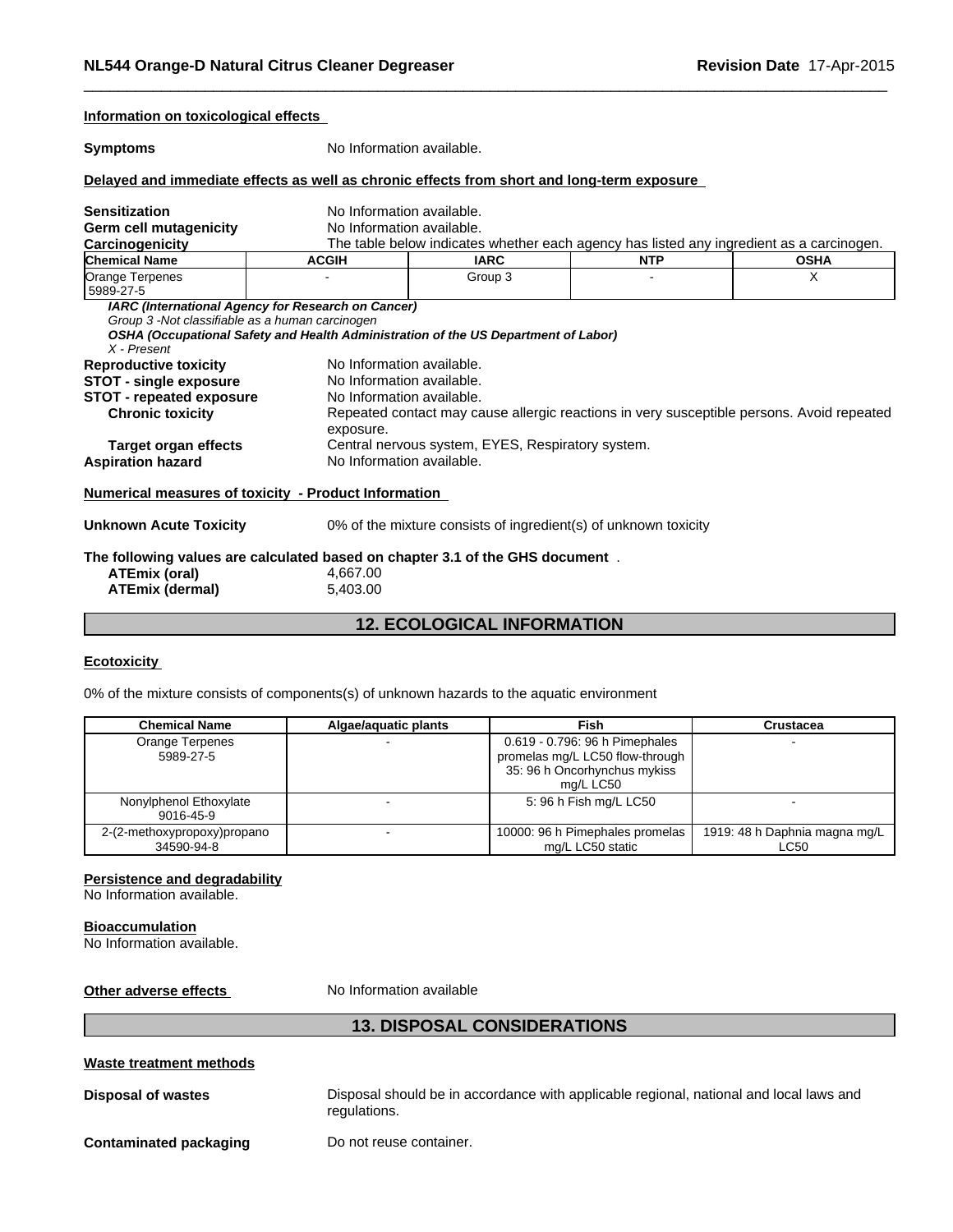This product contains one or more substances that are listed with the State of California as a hazardous waste.

| Toxic<br>Orange Terpenes | <b>Chemical Name</b> | California Hazardous Waste Status |
|--------------------------|----------------------|-----------------------------------|
|                          | 5989-27-5            |                                   |

 $\overline{\phantom{a}}$  ,  $\overline{\phantom{a}}$  ,  $\overline{\phantom{a}}$  ,  $\overline{\phantom{a}}$  ,  $\overline{\phantom{a}}$  ,  $\overline{\phantom{a}}$  ,  $\overline{\phantom{a}}$  ,  $\overline{\phantom{a}}$  ,  $\overline{\phantom{a}}$  ,  $\overline{\phantom{a}}$  ,  $\overline{\phantom{a}}$  ,  $\overline{\phantom{a}}$  ,  $\overline{\phantom{a}}$  ,  $\overline{\phantom{a}}$  ,  $\overline{\phantom{a}}$  ,  $\overline{\phantom{a}}$ 

### **14. TRANSPORT INFORMATION**

DOT Ground - "Non-bulk shipments may be non-regulated per 49CFR 173.150(f)(2)"

### **DOT**

| UN/ID No.            | UN2319                                       |
|----------------------|----------------------------------------------|
| Proper shipping name | Terpene Hydrocarbons, n.o.s.                 |
| <b>Hazard Class</b>  |                                              |
| <b>Packing Group</b> | Ш                                            |
| <b>Description</b>   | UN2319, Terpene Hydrocarbons, n.o.s., 3, III |
|                      |                                              |

### **15. REGULATORY INFORMATION**

| International Inventories |          |  |
|---------------------------|----------|--|
| <b>TSCA</b>               | Complies |  |
| <b>DSL/NDSL</b>           | Complies |  |

#### **Legend:**

**TSCA** - United States Toxic Substances Control Act Section 8(b) Inventory **DSL/NDSL** - Canadian Domestic Substances List/Non-Domestic Substances List

### **US Federal Regulations**

### **SARA 313**

Section 313 of Title III of the Superfund Amendments and Reauthorization Act of 1986 (SARA). This product contains a chemical or chemicals which are subject to the reporting requirements of the Act and Title 40 of the Code of Federal Regulations, Part 372

| <b>Chemical Name</b>                       | <b>SARA 313 - Threshold Values %</b> |  |
|--------------------------------------------|--------------------------------------|--|
| $2-(2-methoxypropoxy)propano - 34590-94-8$ | 1.0                                  |  |
| <b>SARA 311/312 Hazard Categories</b>      |                                      |  |
| Acute health hazard                        | Yes                                  |  |
| <b>Chronic Health Hazard</b>               | No                                   |  |
| Fire hazard                                | Yes                                  |  |
| Sudden release of pressure hazard          | No                                   |  |
| <b>Reactive Hazard</b>                     | No                                   |  |

### **CWA (Clean Water Act)**

This product does not contain any substances regulated as pollutants pursuant to the Clean Water Act (40 CFR 122.21 and 40 CFR 122.42)

### **CERCLA**

This material, as supplied, does not contain any substances regulated as hazardous substances under the Comprehensive Environmental Response Compensation and Liability Act (CERCLA) (40 CFR 302) or the Superfund Amendments and Reauthorization Act (SARA) (40 CFR 355). There may be specific reporting requirements at the local, regional, or state level pertaining to releases of this material